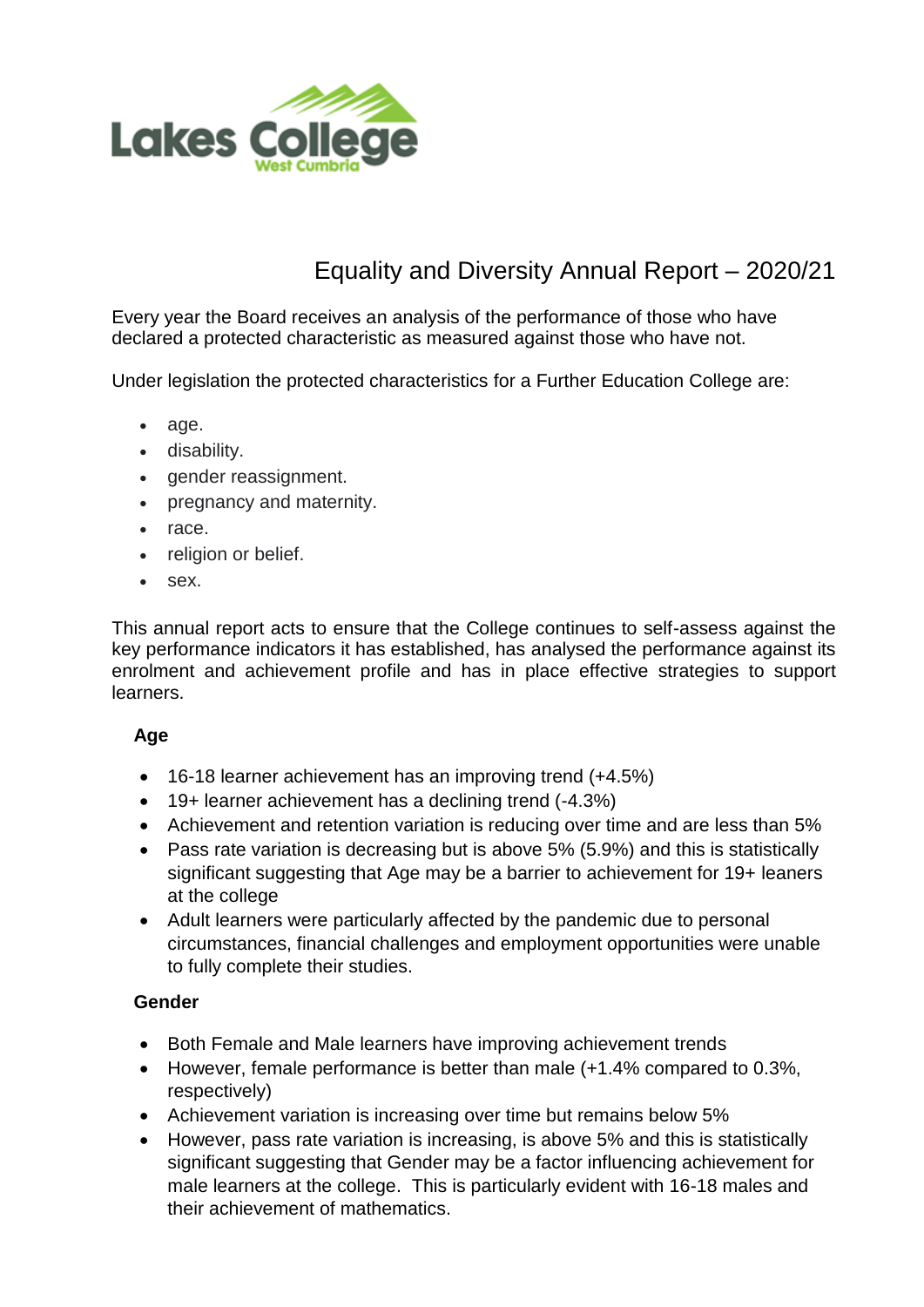# **High Needs**

- Following a substantial dip in 2019/20 across all age groups in this category there has been a significant improvement to pass rates in 2020/21 within the 16- 18 age group (30%). Adult High Needs learners do not perform (pass) as well and this is where the focus of improvement work is required.
- This has resulted in a a declining achievement trend (-12.1%), with a decline in pass rates over time (-11.3%)
- Learners without High Needs have an improving achievement trend (+1.7%)
- Achievement variation is increasing over time, is well above 5% for pass and achievement rates and this is statistically significant and that this may be a barrier to achievement for High Needs leaners at the college
- The variation is specifically linked to low levels of achievement of Functional Skills English and mathematics. Progress in the application of mathematics and English skills however, has been positive and is reflected in application and completion of Open Award Life Skills qualifications. Further development of maths and English skills has been evident through enrichment activities which including the Duke of Edinburgh Scheme.
- Frequent review of EHCP progress demonstrates broader life skills development beyond maths and English qualification achievement.

# **Ethnicity**

- Learners from Bangladeshi, Black African, Chinese, Indian, Other Asian and White and Any Other ethnic groups have very high or improving achievement trends
- Learners from a Mixed ethnic group have a declining achievement trend (-8.3%). Although declining, this remains high and above the White majority group rate.
- Only the White, Any Other and Mixed ethnic groups have statistically significant learner numbers meaning that ethnic diversity can be considered to be low
- Achievement variation is reducing over time but remains above 5% for most ethnic minority groups when compared to the White (ethnic majority). However, all ethnic minority groups with the exception of Any Other, perform better than the majority White ethic group.
- Where this is statistically significant, this suggests that ethnic minority is not a factor influencing achievement for learners at the college.

#### **LLDD**

- Learners self-declared with LLDD have a slight declining achievement trend (- 0.8%)
- Learners self-declared without LLDD have an improving achievement trend (+2.3%)
- Achievement and pass rate variation is increasing over time and is more than 5% (6.8%), is statistically significant and suggests that this may be a barrier to achievement for LLDD leaners at the college.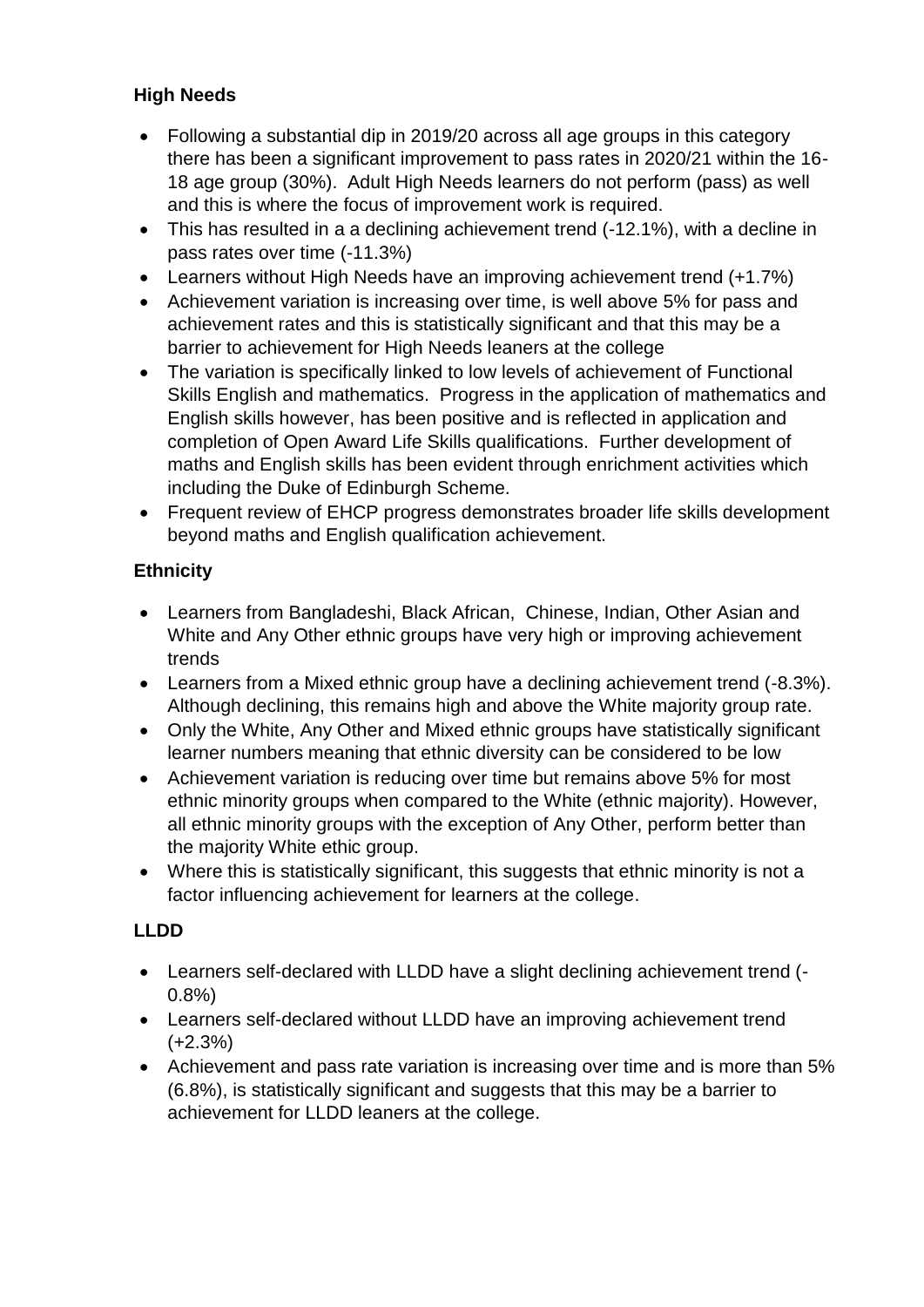## **Sexual Orientation**

- Learners self-declared as Bisexual, Gay, Straight and Other have an improving achievement trend (+1.5%, +10.8%, +8.9% and +4.5% respectively )
- Learners who Preferred Not to Say have a declining achievement trend (-8.3%)
- Achievement variation is reducing over time and is below 5% for Bisexual and Other learners when compared to Straight learners
- Achievement variation is increasing over time and is above 5% for Gay learners when compared to Straight learners. However, the achievement rate for Gay Learners remains that of Straight learners by 5.2% suggesting that non-straight sexual orientation is not a barrier to achievement for learners at the college.
- Relatively few learners preferred not to state their sexual orientation and this is a declining trend over time

## **Gender Re-Assignment**

- Learners self-declared as Gender Re-Assigned have a declining achievement trend (-28.6%). This is based on a very low volume of learners, 1 leaver in 2019- 20 and 7 leavers in 2020-21.
- Learners self-declared as not Gender Re-Assigned have an improving achievement trend (+1.3%).
- Although the numbers represented in this category are low we will be paying very close attention to the needs and experience of learners. Broadening out the network of support through our revised EDI strategy will be a key factor to close any emerging variations in achievement.

# **Religion**

- Learners self-declared as Buddhist, Christian, Hindu, Islamic, Other and No religion have an improving achievement trend.
- Learners self-declared as Rastafari or Wicca have a low achievement trend (67% and 0% respectively) however both groups have very low numbers and this is not statistically significant.
- Achievement variation is reducing over time and is below 5% for those identifying as Christian compared to those with No Religion.
- Of the above, only Christianity and No Religion have a statistically significant volume base and in general the college is not very diverse when considering religious beliefs

#### **Strategies for improvement**

Examples of strategies taken forward in continuous improvement planning are:

- refinement of initial advice and guidance to continue to ensure each learner is on the right course, right level that enables progression to their chosen destination;
- differentiated teaching, learning and assessment practices that are innovative and engage learners whilst providing stretch and challenge to maximise potential;
- development of a revised English and mathematics strategy based upon a 'whole college approach' to implementation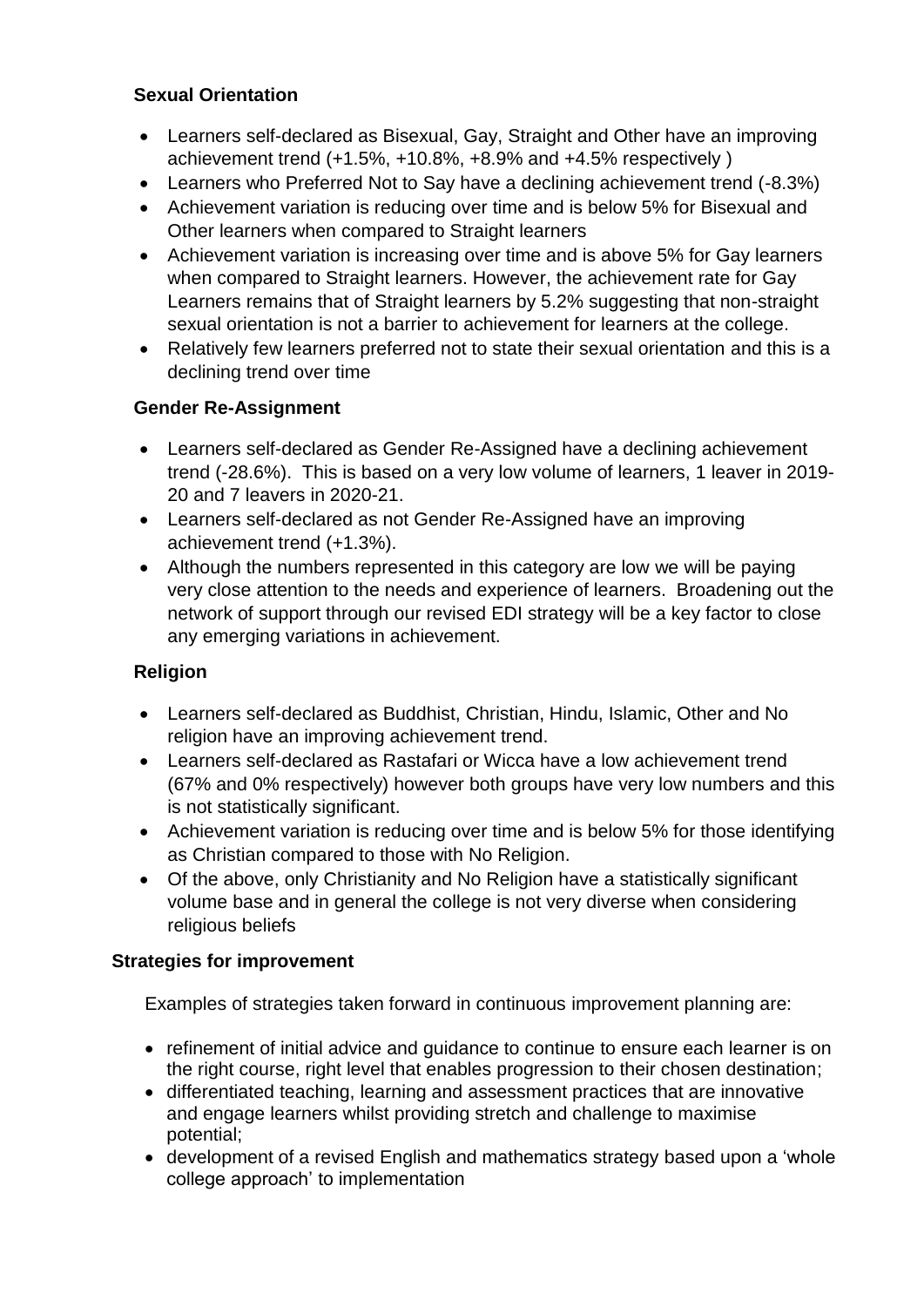- targeted support and challenge for 16-18 males to ensure engagement, expected levels of progress and positive outcomes for mathematics are secured
- provide learners with opportunities to extend their literacy, numeracy and digital skills in technical settings
- implementation of robust monitoring and tracking of progress for mathematics programmes
- progress engagement and activity of the Equality Diversity & Inclusion working group
- continue to embed inclusive practice using college and British Values as vehicle to do so
- frequently check progress through peer review activity, quality checks, learning walks and observations
- professional development opportunities focus on the needs identified in performance development reviews, emerging TLA observation and Quality Improvement themes

#### **Equality & Diversity Strategy 2021-22**

The strategy (Appendix 1) has been thoroughly reviewed during the last half term with valued input from governors, staff and learners. We have established a number of refined and ambitious priorities that will feature within the strategy for 2022-23. The progress of certain themes has been challenging over the previous 18 months for obvious reasons and merging priorities for the sector will assist shaping our objectives. This is not to say that our commitment toward inclusivity and equality in our daily practice has wavered however, we have had to re-focus how we respond to the demand of a changing society and initiatives to support.

Themes we are seeking to take forward in our one year agile strategy are:

- Making the strategy more accessible and engaging
- Advances the agenda of EDI, going beyond protected characteristics to demonstrate our commitment and ambitions
- Use of more sophisticated approaches to widen participation and diversify stakeholder voice input/feedback
- Enable staff development opportunities connected to EDI to be easier to access and focus on building knowledge and understanding
- Celebration of achievement, difference and equality thorough a combination of our 'Beyond Good' strategy, events and promotional activity
- Contextualised to meet the need and agendas relevant for our local community

The Board also receives a staff profile

# **Human Resources - Equality & Diversity**

There has been a slight increase of 0.5% of female staff being employed at Lakes College over the past 12 months, which is above the sector benchmark.

| <b>Employment</b><br>profile | 2020/21      | 2019/20    | 2018/19    | <b>Latest Sector</b><br>profile |
|------------------------------|--------------|------------|------------|---------------------------------|
| Gender                       | 66.5% Female | 66% Female | 67% Female | 64% Female                      |
|                              | 33.5% Male   | 34% Male   | 33% Male   | 36% Male                        |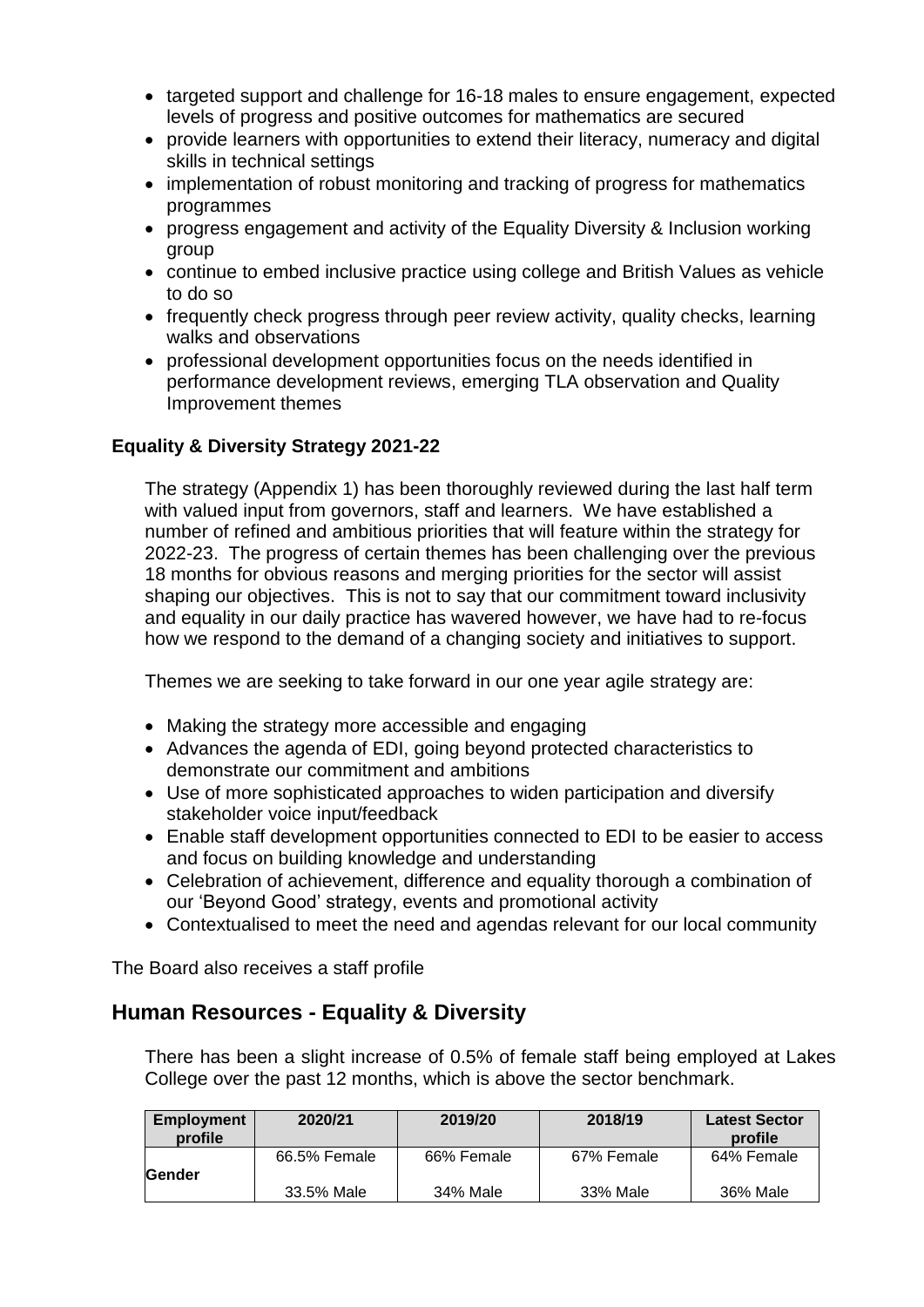#### **Age Profile**

As of July 2020, 58% of our staff are over 45, a decrease of 3% from the previous year. However, we continue to be an aging workforce. We are have reviewed our recruitment strategy and now advertise directly on-line, predominantly indeed.com, which is attracting candidates from a younger age demographic.

For those staff over 65 the college has considered and accepted flexible retirement arrangements in order to retain specialist skills within the organisation.

Delegation of roles and responsibilities across curriculum areas supports development of our staffing body and succession planning.



#### **Ethnicity**

There has been an increase in the college's ethnic profile, which is average for our community.

|                    | <b>Ethnicity</b> | <b>Ethnicity</b> | 2011 Census report for<br><b>Cumbria</b> |
|--------------------|------------------|------------------|------------------------------------------|
|                    | (31 July 2021)   | (31 July 2020)   |                                          |
| White              | 97.4%            | 97.81%           | 96.50%                                   |
| <b>White Other</b> | 0.88%            | 0.88%            | 1.65%                                    |
| <b>Chinese</b>     | 0.44%            | 0%               | 0.1%                                     |
| Other              | 0.44%            | 0%               |                                          |
| <b>Not Known</b>   | 0.44%            | 0%               | ٠                                        |

#### **Disability**

| Staff declaring a disability | As at 31 July 2021 | As at 31 July 2020 |  |
|------------------------------|--------------------|--------------------|--|
| Yes                          | 1.7%               | 1.7%               |  |
| No                           | 98.3%              | 98.3%              |  |

There has been no change in staff declaring a disability over the last year. We are a Disability Confident employer and will continue to encourage and support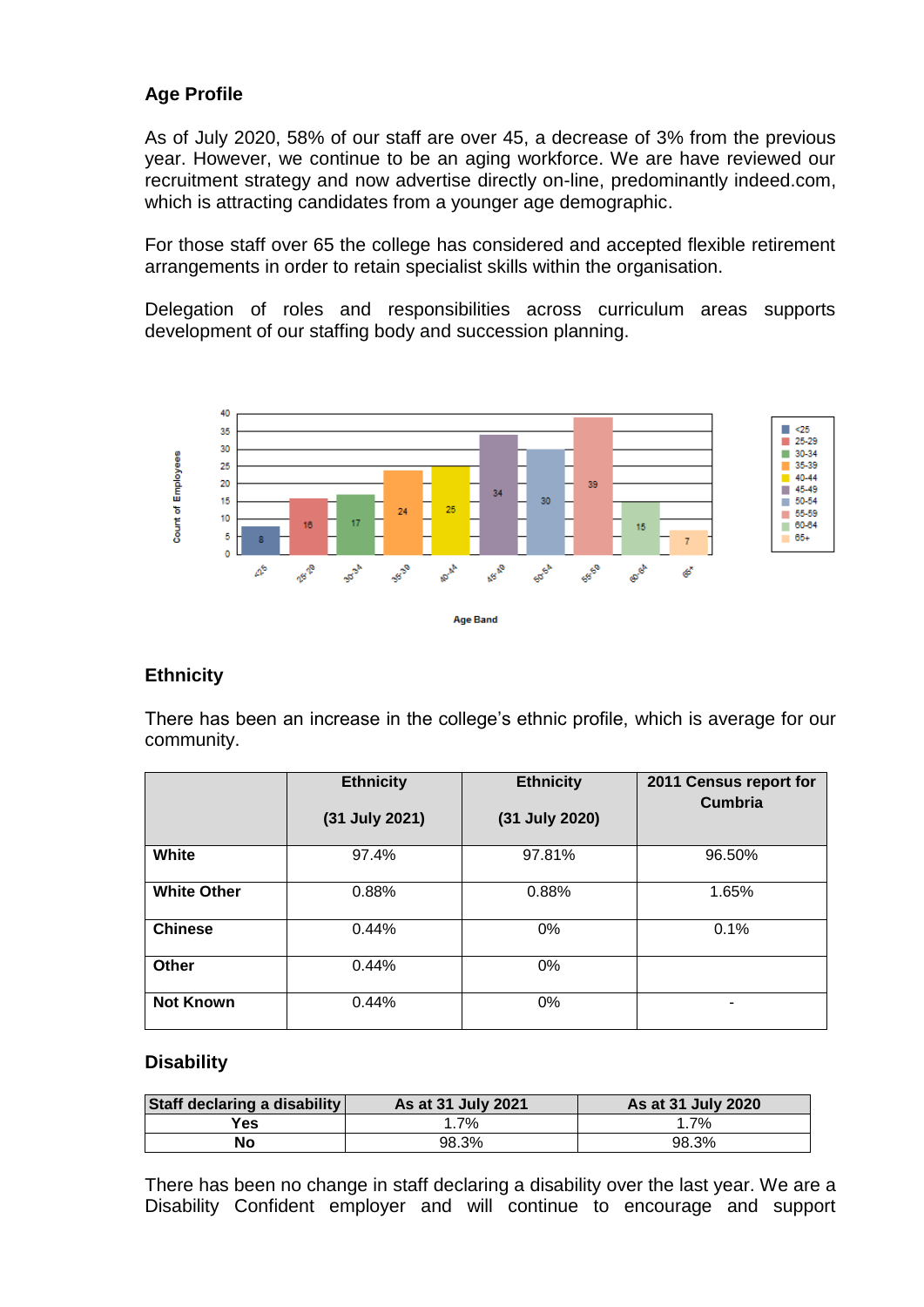applications from disabled people. Support is in place for staff who may suffer a disability whilst in employment.

#### **LAKES COLLEGE WEST CUMBRIA GENDER PAY GAP REPORT 2021**

This report gives the gender pay gap data at Lakes College West Cumbria as at 31 March 2021.

For salaries we used a snapshot date of 31 March 2021.

At Lakes College West Cumbria there were 217 members of staff in post. There has been an increase of 4 members of staff are within scope as of 31 March 2020.

Our gender balance has changed since March 2020 with females increasing by 1% and stands at: -

- Women: 145 (67%)
- Male: 72 (33%)

In common with the FE profession as a whole, Lakes College staffing is predominantly female (67%).

#### **GENDER PAY GAP**

| Category                 | <b>As at 31 March 2020</b> | As at March 2021     |
|--------------------------|----------------------------|----------------------|
| <b>Median Gender Pay</b> |                            |                      |
| Gap                      | 32% in favour of men       | 33% in favour of men |
| Mean Gender Pay          |                            |                      |
| Gap                      | 17% in favour of men       | 17% in favour of men |

There has been an increase of 1% of Median Gender Pay Gap in favour of Men with Mead Gender Pay Gap remains static at 17% in favour of men

#### **QUARTILES**

The proportion of men and women in each pay quartile (%) is as follows: